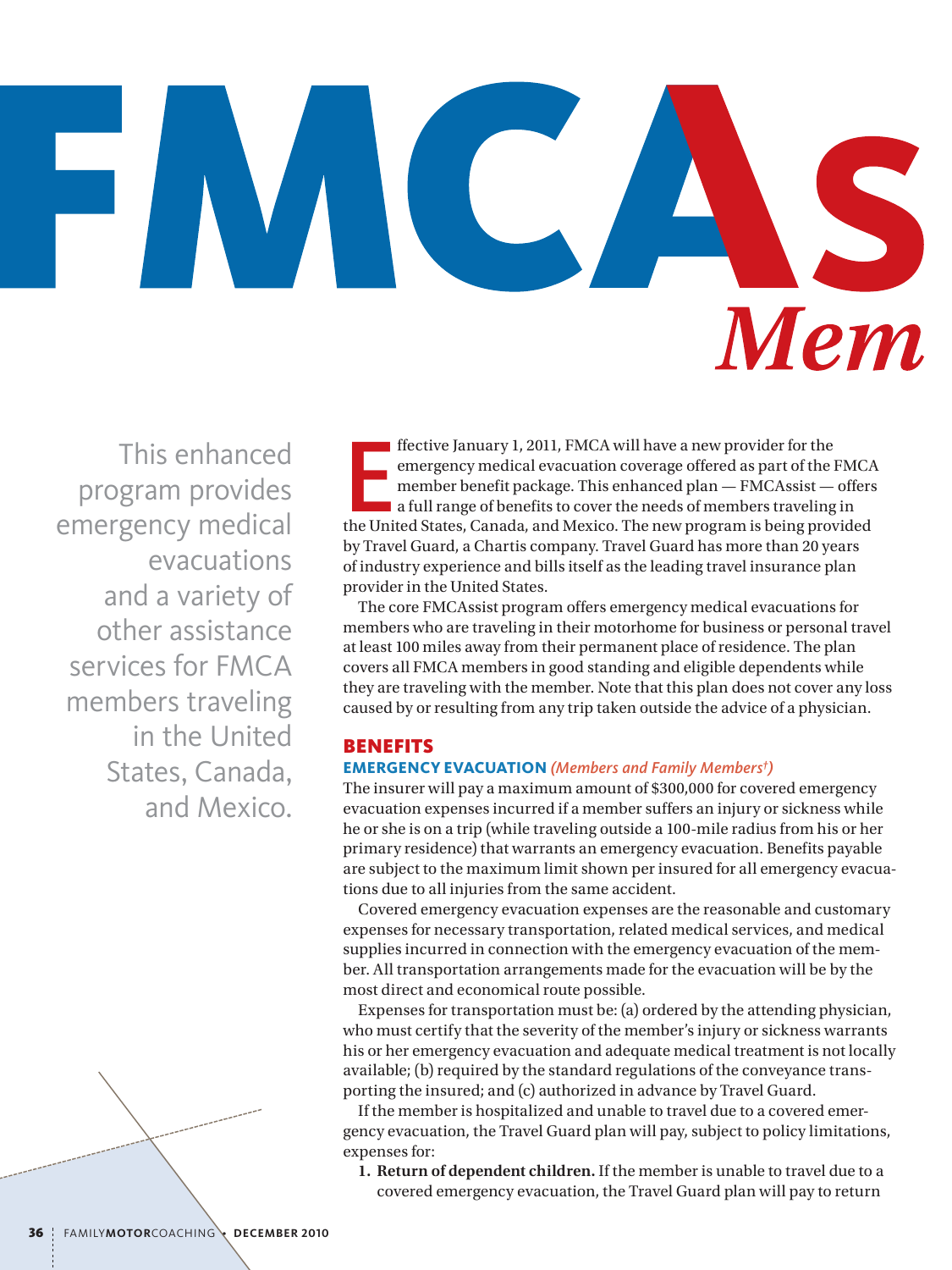# TM SI IS ber Benefit

home (in the United States, Canada, or Mexico) any of the member's dependent children who were with the member when the injury or sickness occurred, including the cost of an attendant, if necessary. Air travel for dependent children will be based on the cost of a one-way economy airfare ticket.

**Bedside visit.** The Travel Guard plan will pay to bring one family mem-**2.** ber or close friend to and from the medical facility where the member is confined if the member is alone and is hospitalized for more than five days following a covered emergency evacuation. The payment will not exceed the cost of one round-trip economy airfare ticket.

#### **Repatriation of Remains** *(Members and Family Members† )*

The insurer will pay a maximum amount of \$300,000 for covered repatriation expenses to return the member's or covered family member's body to the United States, Mexico, or Canada, if he or she dies during the trip.

Repatriation covered expenses are limited to the reasonable and customary expenses incurred to transport the body. Travel Guard must make all arrangements and authorize all expenses in advance for this benefit to be payable.

### **Return of Vehicle\*** *(Members Only)*

If a member is on a driving trip and an injury or sickness prevents him or her from completing the trip, the Travel Guard plan will reimburse up to \$5,000 for:

Cut out card Below Cut out card Below



*continued »*

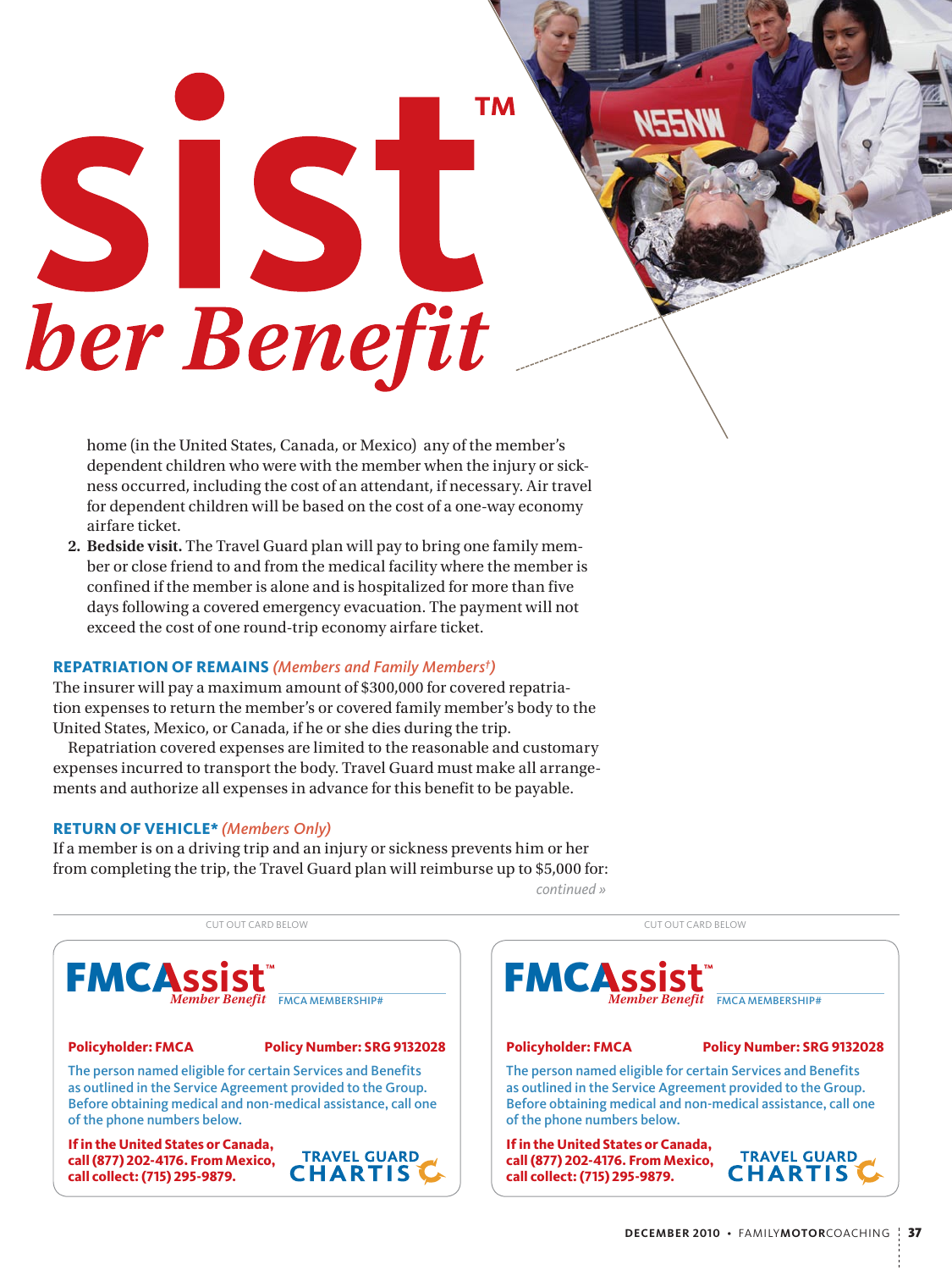1.) the cost of transporting the member's owned or rented vehicle back to his or her primary residence and; 2.) any applicable cost charged by the rental agency to return the rental vehicle to the rental agency (excludes all rental costs). The member must be under the direct care and attendance of a physician and that physician must have recommended that due to the severity of the member's condition, the member cannot continue on the driving trip. Arrangements for return of the vehicle must be made by Travel Guard.

*\*Coverage is not provided if transport could have been provided by a family member or a traveling companion.*

#### **Accidental Death, Dismemberment, and Paralysis** *(Members Only)*

If a covered loss occurs within 365 days after the date of the covered accident causing the loss, the plan will pay in one sum the indicated percentage of \$2,000 as follows:

| <b>TABLE OF LOSSES</b>                   |                |  |
|------------------------------------------|----------------|--|
| <b>LOSS OF</b>                           | % OF MAX.LIMIT |  |
| Life                                     | 100%           |  |
| Both Hands or Both Feet                  | 100%           |  |
| Sight of Both Eyes                       | 100%           |  |
| One Hand and One Foot                    | 100%           |  |
| Either Hand or Foot and Sight of One Eye | 100%           |  |
| Speech and Hearing in Both Ears          | 100%           |  |
| Either Hand or Foot                      | 50%            |  |
| Sight of One Eye                         | 50%            |  |
| Speech                                   | 50%            |  |
| Hearing in Both Ears                     | 50%            |  |
| Thumb and Index Finger of the Same Hand  | 25%            |  |
| Quadriplegia                             | 100%           |  |
| Paraplegia                               | 75%            |  |
| Hemiplegia                               | 50%            |  |

## Travel Guard Services

#### **24-hour medical assistance, 24-hour medical monitoring:**

Physicians monitor your condition by maintaining close contact with the attending physicians, your family physician, and immediate family members.

#### Cut out card Below Cut out card Below

Travel can be for business or pleasure in your motorhome at a distance of 100 or more miles from your primary residence, within the United States, Canada, or Mexico. Travel Guard coordinates and pays the approved costs associated with the following:

| <b>Emergency Evacuation</b>                    | Up to \$300,000 |
|------------------------------------------------|-----------------|
| <b>Repatriation of Remains</b>                 | Up to \$300,000 |
| <b>Vehicle Return</b>                          | Up to \$5,000   |
| Accidental Death & Dismemberment Up to \$2,000 |                 |

**Important:** Travel Guard must approve in advance and coordinate all of the above services. Travel Guard shall not be responsible for the costs associated without the intervention of Travel Guard.

This card is Non-Transferrable.

Travel can be for business or pleasure in your motorhome at a distance of 100 or more miles from your primary residence, within the United States, Canada, or Mexico. Travel Guard coordinates and pays the approved costs associated with the following:

| <b>Emergency Evacuation</b>                    | Up to \$300,000 |
|------------------------------------------------|-----------------|
| <b>Repatriation of Remains</b>                 | Up to \$300,000 |
| <b>Vehicle Return</b>                          | Up to \$5,000   |
| Accidental Death & Dismemberment Up to \$2,000 |                 |

**IMPORTANT: Travel Guard must approve in advance and** coordinate all of the above services. Travel Guard shall not be responsible for the costs associated without the intervention of Travel Guard.

This card is Non-Transferrable.